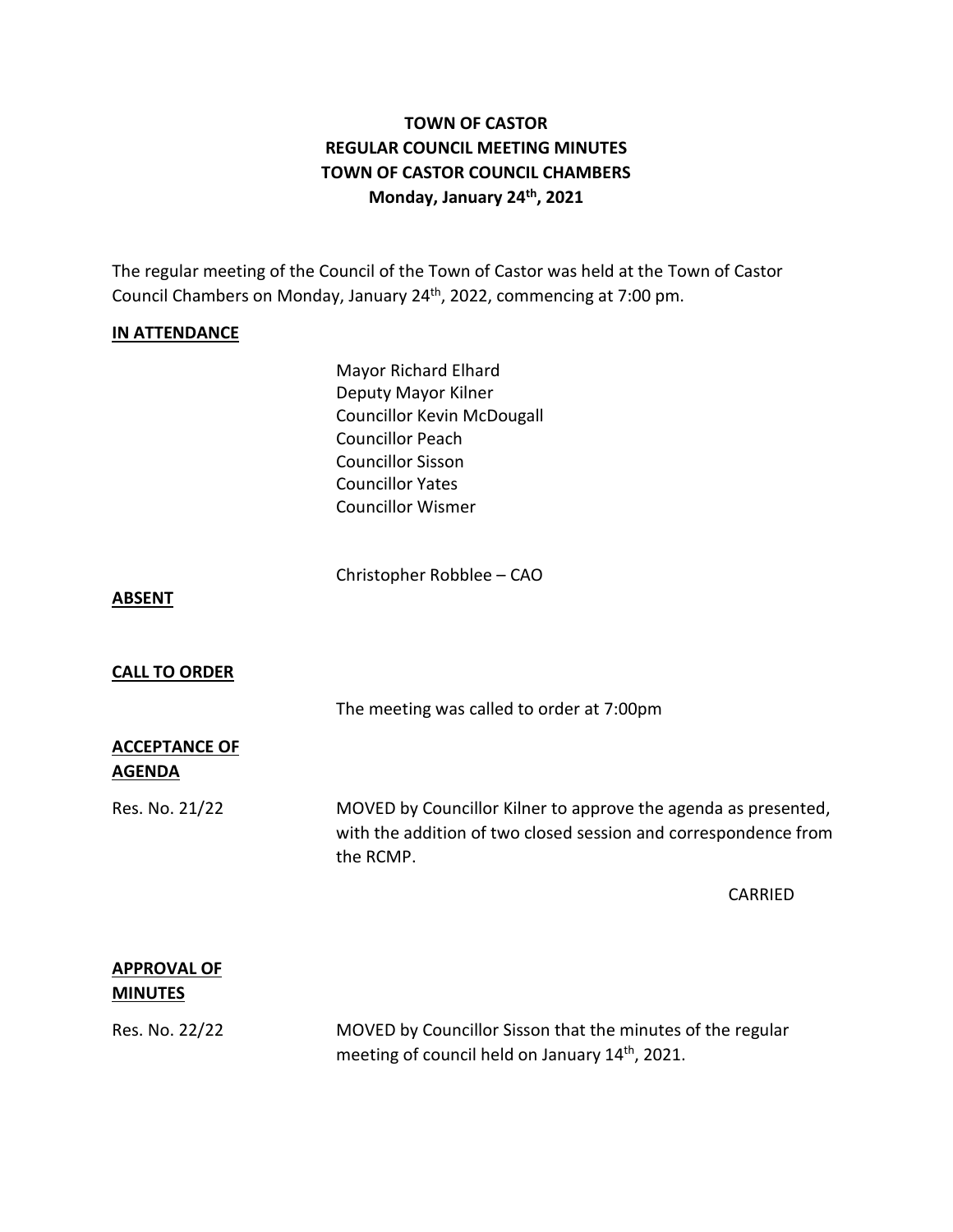# CARRIED

#### **DELEGATION**

# **FINANCIAL REPORTS**

| Res. No. 23/22        | MOVED by Councillor Kilner that account numbers 27920-27958<br>be approved for payment and that the list of Accounts be marked<br>Schedule "A" and attached to these minutes of Council. |                                                               |  |
|-----------------------|------------------------------------------------------------------------------------------------------------------------------------------------------------------------------------------|---------------------------------------------------------------|--|
|                       |                                                                                                                                                                                          | <b>CARRIED</b>                                                |  |
| Res. No. 24/22        | MOVED by Councillor Yates to approve the budget update as<br>information.                                                                                                                |                                                               |  |
|                       |                                                                                                                                                                                          | <b>CARRIED</b>                                                |  |
|                       |                                                                                                                                                                                          |                                                               |  |
| <b>CORRESPONDENCE</b> |                                                                                                                                                                                          |                                                               |  |
|                       |                                                                                                                                                                                          |                                                               |  |
| Res. No. 25/22        | MOVED by Councillor Yates to receive for information the letter<br>from the Town of Tofield.                                                                                             |                                                               |  |
|                       |                                                                                                                                                                                          | <b>CARRIED</b>                                                |  |
| Res. No. 26/22        |                                                                                                                                                                                          | MOVED by Councillor McDgouall to table the PEPS bylaw letter. |  |
|                       |                                                                                                                                                                                          | <b>CARRIED</b>                                                |  |
| Res. No. 27/22        | MOVED by Councillor Yates to accept for information the PEPS<br>bylaw letter.                                                                                                            |                                                               |  |
|                       |                                                                                                                                                                                          | <b>CARRIED</b>                                                |  |

# **BYLAWS**

Res. No. 28/22 MOVED by Councillor McDougall to read bylaw 1088 for the first time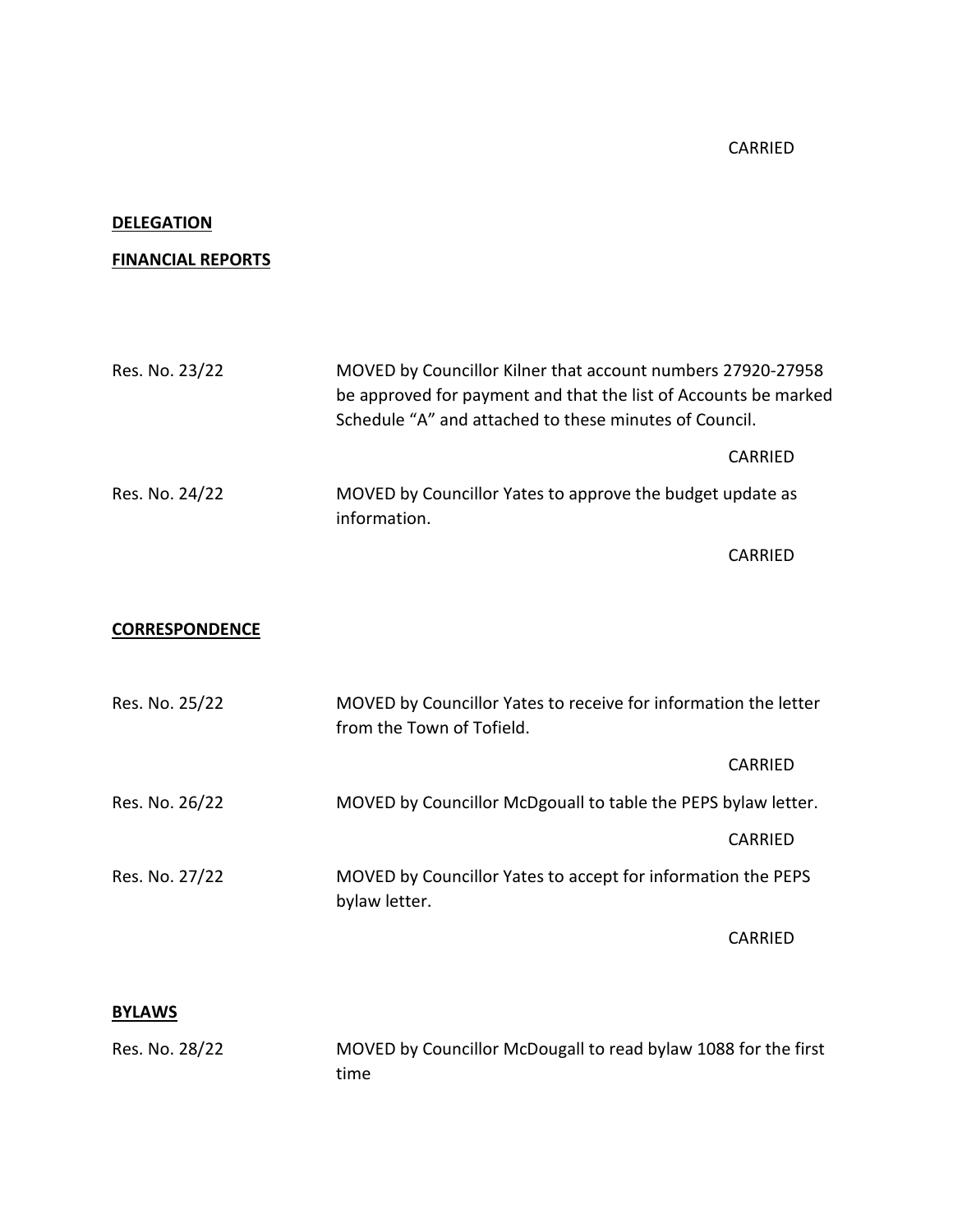|                 |                                                                                                                     | CARRIED        |  |
|-----------------|---------------------------------------------------------------------------------------------------------------------|----------------|--|
| Res. No. 29/22  | MOVED by Councillor Yates to read bylaw 1088 for the second<br>time                                                 |                |  |
|                 |                                                                                                                     | <b>CARRIED</b> |  |
| Res. No. 30/22  | MOVED by Councillor Kilner to approve third reading with<br>unanimous consent.                                      |                |  |
|                 |                                                                                                                     | <b>CARRIED</b> |  |
| Res. No. 31/22  | MOVED by Councillor Wismer to read bylaw 1088 for the third<br>and final time                                       |                |  |
|                 |                                                                                                                     | <b>CARRIED</b> |  |
|                 |                                                                                                                     |                |  |
| <b>BUSINESS</b> |                                                                                                                     |                |  |
| Res. No. 32/22  | MOVED by Councillor Sisson to approve firearm authorizations for<br>the Town staff.                                 |                |  |
|                 |                                                                                                                     | <b>CARRIED</b> |  |
| Res. No. 33/22  | MOVED by Councillor McDougall to approve the O&M manual and<br>QMP for 2022.                                        |                |  |
|                 |                                                                                                                     | <b>CARRIED</b> |  |
| Res. No. 34/22  | MOVED by Councillor Peach to approve the gas Alberta direct<br>withdraw.                                            |                |  |
|                 |                                                                                                                     | <b>CARRIED</b> |  |
| Res. No. 35/22  | MOVED by Councillor Kilner to approve the pool pricing schedule<br>as presented.                                    |                |  |
|                 |                                                                                                                     | <b>CARRIED</b> |  |
| Res. No. 36/22  | MOVED by Councillor Sisson to approve lagoon fee at \$25.                                                           |                |  |
|                 |                                                                                                                     | <b>CARRIED</b> |  |
| Res. No. 37/22  | MOVED by Councillor Yates to approve the plan presented by the<br>CAO for a redistribution of work to minor sports. |                |  |
|                 |                                                                                                                     |                |  |

CARRIED

*Councillor McDougall left the meeting 8:58pm*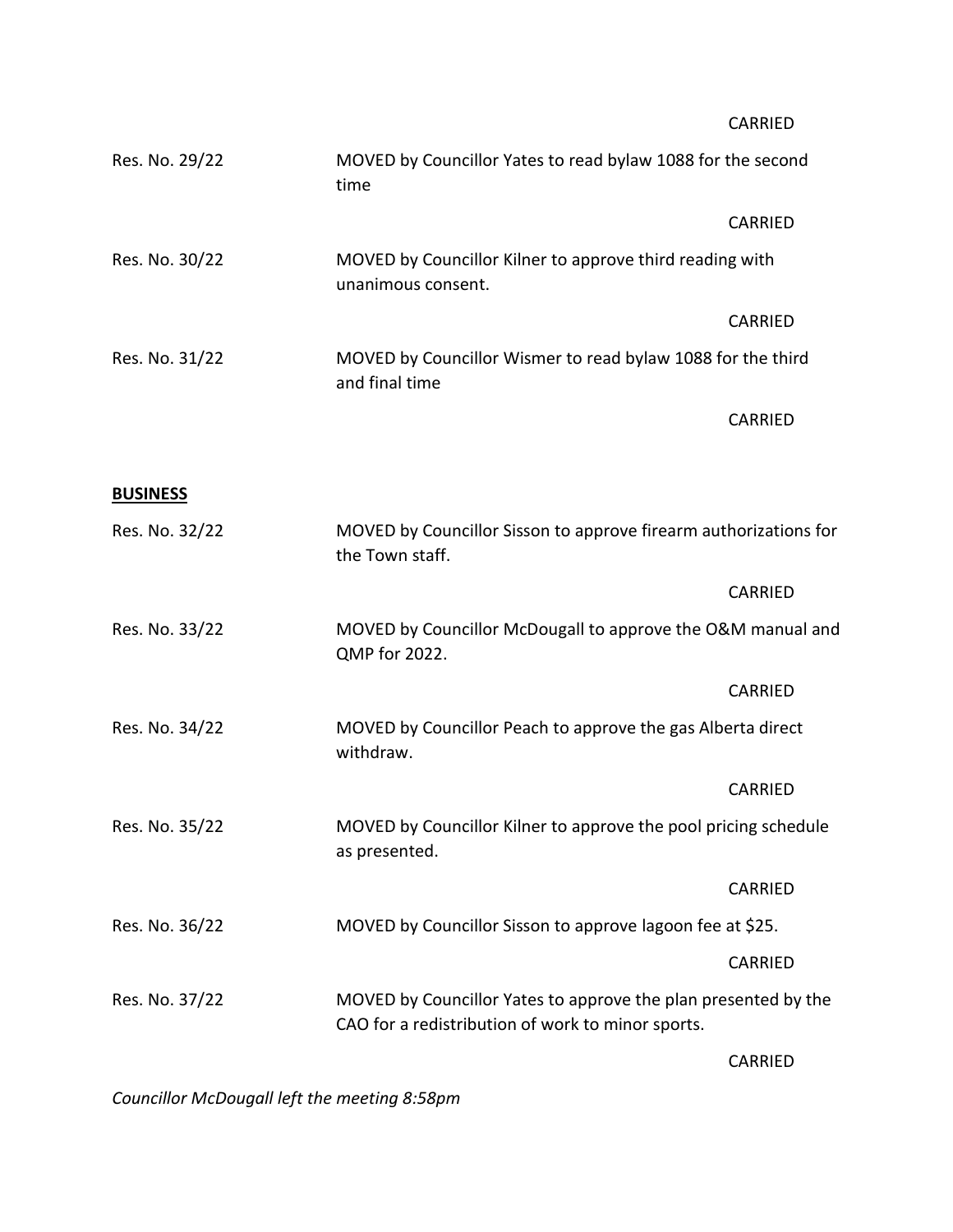*Councillor McDougall returned to the meeting at 9:00pm*

| Res. No. 38/22 | MOVED by Councillor Sisson to place more signage, another letter<br>to parents and accept the letter for information.                                                                                                                  |
|----------------|----------------------------------------------------------------------------------------------------------------------------------------------------------------------------------------------------------------------------------------|
|                | <b>DEFEATED</b>                                                                                                                                                                                                                        |
| Res. No. 39/22 | MOVED by Councillor Peach for administration to write a letter to<br>the team managers that they need to start policing their<br>spectators concerning masking and other health violations or the<br>REP program will be put in place. |
|                | CARRIED                                                                                                                                                                                                                                |

**COMMITTEE REPORTS**

| Res. No. 40/22 | MOVED by Councillor McDougall to send a letter to Filipenko bros<br>construction and the school that they may not store snow on the<br>boulevard in the future. |  |
|----------------|-----------------------------------------------------------------------------------------------------------------------------------------------------------------|--|
|                | <b>CARRIED</b>                                                                                                                                                  |  |
| Res. No. 41/22 | MOVED by Councillor Wismer to accept the Councillor reports for<br>information.                                                                                 |  |
|                | <b>CARRIED</b>                                                                                                                                                  |  |
| Res. No. 42/22 | MOVED by Councillor Peach to accept the SMT reports for<br>information.                                                                                         |  |
|                | <b>CARRIED</b>                                                                                                                                                  |  |
|                |                                                                                                                                                                 |  |

| Res. No. 43/22 | MOVED by Councillor Kilner to accept the C.A.O. report for |
|----------------|------------------------------------------------------------|
|                | information.                                               |